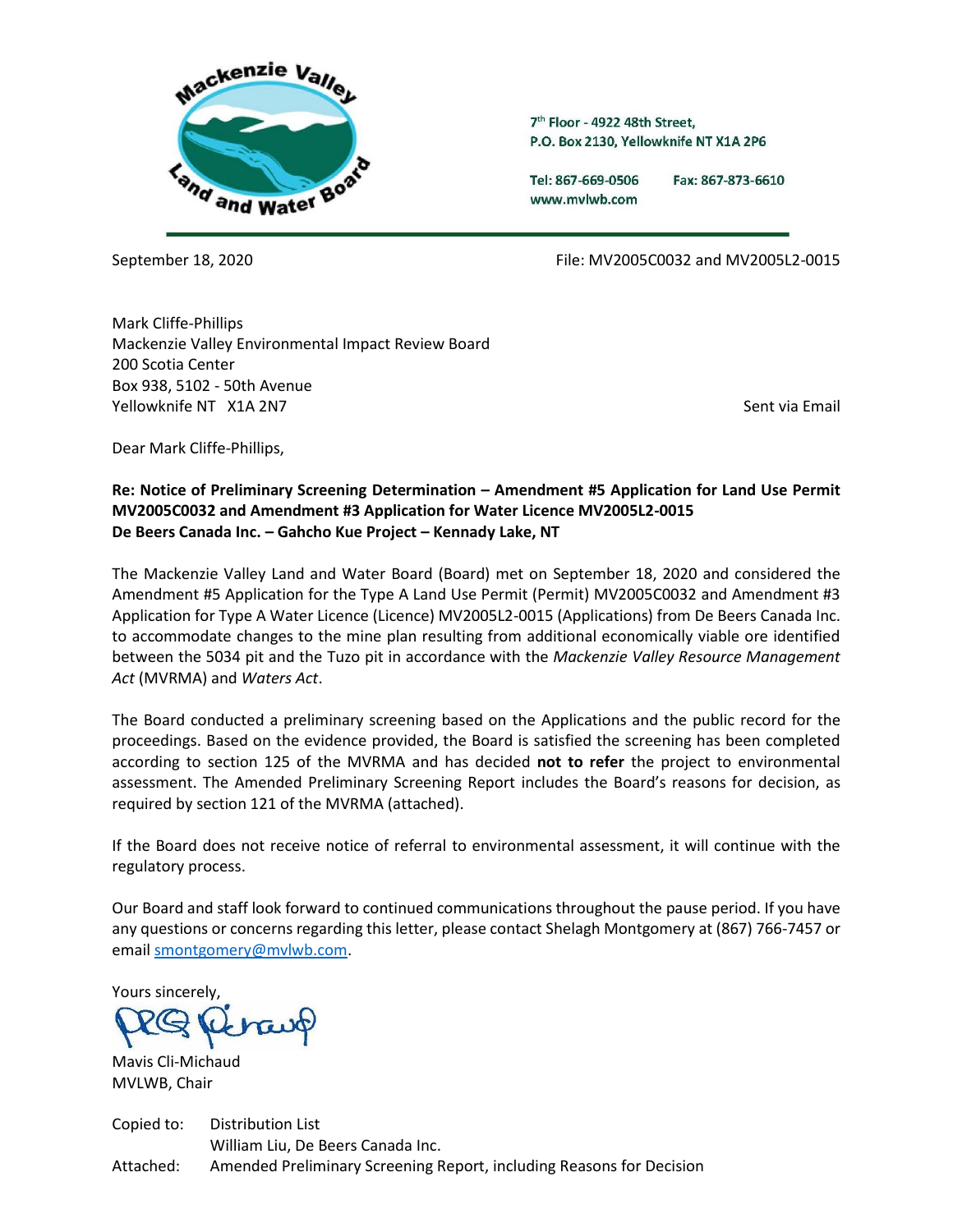**Preliminary Screening Report Form**

| Preliminary screener: MVLWB                            | <b>EIRB</b>          |  |
|--------------------------------------------------------|----------------------|--|
| Reference / File<br>number: MV2005C0032, MV2005L2-0015 | Reference<br>number: |  |
| TITLE: Gahcho Kué Mine, Kennady Lake, NT               |                      |  |
| <b>ORGANIZATION: De Beers Canada Inc.</b>              |                      |  |
| <b>MEETING DATE: September 17, 2020</b>                |                      |  |
|                                                        |                      |  |

 $\Box$ 

(CHECK ALL THAT APPLY)  $\boxtimes$  Amend, EIRB Ref. # Requires permit, licence, or authorization Does not require permit, licence, or authorization

## **Project Summary**

Both Land Use Permit MV2005C0032 and Water Licence MV2005L2-0015 were referred to Environmental Assessment on December 22, 2005. The Mackenzie Valley Environmental Impact Review Board (MVEIRB) ordered an Environmental Impact Review (EIR) on June 12, 2006. MVEIRB released its Report of EIR and Reasons for Decision on July 19, 2013 and the Minister of Aboriginal Affairs and Northern Development Canada approved the EIR on October 22, 2013. An Updated Project Description was submitted to the Mackenzie Valley Land and Water Board on November 28, 2013. Project components that have changed since the EIR, and have yet to be screened, including the following:

- Pit depths have increased (Hearne Pit from 205m to 252m, 5034 Pit from 300m to 310m and Tuzo Pit from 300m to 360m);
- Placement of Mine Rock into the Mined-out Hearne Pit; and
- Height of the West Mine Rock Pile has increased from 94m to 100m.

Project components that have changed since the EIR, but were discussed in either the Updated Project Description or submitted as updated information during the Mackenzie Valley Land and Water Board Regulatory Process, include the following:

- $\bullet$  1 18 ML diesel fuel tank (total of 3 18 ML diesel tanks onsite)
- $2 100,000$  L diesel fuel tanks
- $1 35,000$  L diesel fuel tank
- 20,000 L aviation fuel
- 18 10,000 L tanks of various other hydrocarbons
- 10 60,000 L tanks of various other hydrocarbons
- 1,185,000 L (assorted drums and 1cu. totes) various hydrocarbons including jet fuel, gasoline and specialized lubricants

Project components included in the January 19, 2017 Amendment Application include the following:

- $3 101,000$  L aviation fuel tank
- Expansion to the East Pad area at the main camp
- Expansion to the Airstrip Apron

Project components that are included in the April 17, 2017 Amendment Application, include the following:

- Construction of an Ammonium Nitrate (AN) storage pad to support an AN storage building
- Expansion to the Dykes forming the Fine Processed Kimberlite Containment Facility (Dykes A1, D, and L)

Project components that are included in the March 19, 2018 Amendment Applications, or provided during the regulatory process, include the following:

- Expansion of the footprint including
	- o Dyke L haul road (Inspector Authorized in 2015)
	- o Road to temporary laydown (Inspector Authorized in 2015)
	- o Temporary laydowns (Inspector Authorized in 2015)
	- o Airstrip re-alignment and increased width (Inspector Authorized in 2014)
	- o ROM pad area (Inspector Authorized in 2017)
	- o East pad extension (Inspector Authorized in 2017)
	- Expanded pits, west mine rock pile, and road (March 19, 2018 Amendment Application)
- Expansion of West Mine Rock Pile (from 100 Mt to 228 Mt)
- Pit depth has increased (Tuzo Pit from 360 m to 373 m)
- Height of the West Mine Rock Pile has increased (from 100m to 135m)
- Addition of the A2 North Perimeter Berm
- Increase of Aviation Fuel (from 303,000 L to 500,000 L)
- Additional equipment (major pieces of additional equipment included in the March 19, 2018 Permit Amendment Application)

Project components that are included in the March 17, 2020 Amendment #4 Application, or provided during the regulatory process, include the following: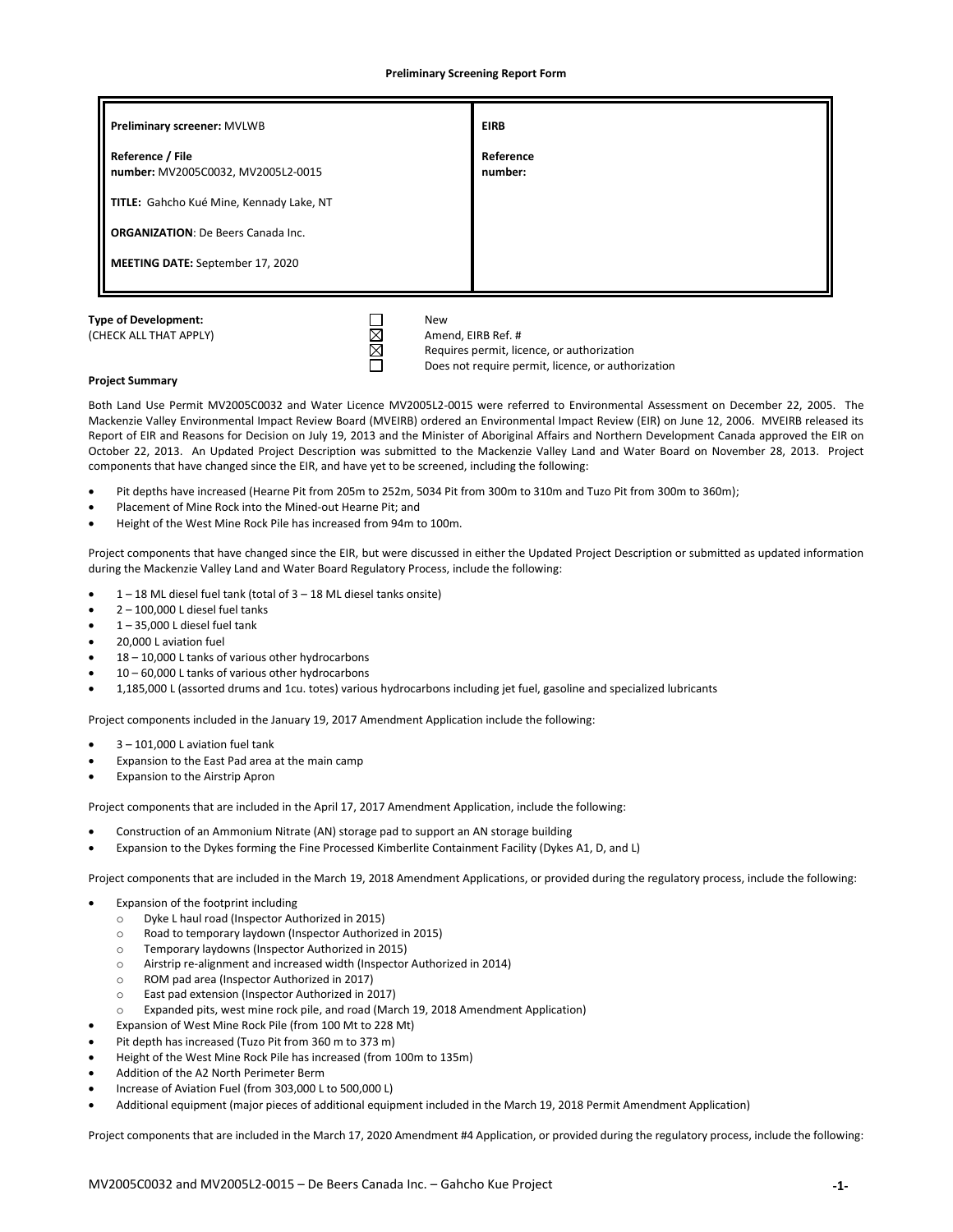#### • Expansion of the footprint including

- o Solar Farm
- o Walking Trail

Project components that are included in the 2020 Permit Amendment #5 Application and Licence Amendment #3 Application, or provided during the regulatory process, include the following:

- Expansion of the footprint including
	- o Airstrip
	- o Coarse Processed Kimberlite and Mine Rock Pile
	- o Dykes
	- o Explosives magazines
	- o Fine Processed Kimberlite
	- o Intake
	- o Landfarm
	- o Mine rock piles
	- o Overburden
	- o Pads
	- o Pipeline
	- o Pits
	- o Roads
- Pit depth has increased (Tuzo Pit from 373 m to 398 m and 5034 pit from 310 m to 384 m)
- Placement of Mine Rock (Mined-out 5034 pit from 72 Mt to 87 Mt and adding in the Coarse Processed Kimberlite and Mine Rock Pile of 40 Mt)
- Height of the Coarse Processed Kimberlite and Mine Rock Pile to 120 m

## **Scope of the Screening**

For the purpose of constructing, operating, closing, and reclaiming the Gahcho Kue Diamond Mine Project (the Project), a diamond mine located within the Kennady Lake watershed of the Kirk Lake basin, approximately 280 kilometres (km) northeast of Yellowknife, Northwest Territories (NWT). The scope of the Project is described in the Updated Project Description submitted on November 28, 2013, and the additional information submitted during the regulatory process, in the Permit Amendment Applications on January 19 and April 17, 2017 and the Permit and Licence Amendment Applications on March 19, 2018. The scope of the project components applicable to this screening includes the following:

- An increase in Hearne Pit from 205m to 252m, 5034 Pit from 300m to 310m and Tuzo Pit from 360 m to 373 m;
- Placement of Mine Rock into the Mined-out Hearne Pit;
- An increase in the height of the West Mine Rock Pile 100 m to 135 m;
- 1 18 ML diesel fuel tank (total of 3 18 ML diesel tanks onsite);
- $\bullet$  2 100,000 L diesel fuel tanks;
- $1 35,000$  L diesel fuel tank;
- 20,000 L aviation fuel;
- 18 10,000 L tanks of various other hydrocarbons;
- 10 60,000 L tanks of various other hydrocarbons;
- 1,185,000 L (assorted drums and 1cu. totes) various hydrocarbons including jet fuel, gasoline and specialized lubricants;
- Increase in aviation fuel (from 303,000 L to 500,000 L);
- Expansion to the East Pad area at the main camp;
- Expansion to the Airstrip Apron;
- An AN storage pad and storage building;
- Expansion to the Dykes forming the Fine Processed Kimberlite Containment Facility (Dykes A1, D, and L);
- Expansion of the footprint including;
	- o Dyke L haul road;
		- o Road to temporary laydown;
		- o Temporary laydowns;
		- o Airstrip re-alignment and increased width;
		- o ROM pad area;
		- o East pad extension;
		- o Expanded pits, west mine rock pile, and road;
		- o Solar Farm;
		- o Walking Trail;
		- o Airstrip;
		- o Coarse Processed Kimberlite and Mine Rock Pile;
		- o Dykes;
		- o Explosives magazines;
		- o Fine Processed Kimberlite;
		- o Intake;
		- o Landfarm;
		- o Mine rock piles;
		- o Overburden;
		- o Pads;
		- o Pipeline;
		- o Pits; and
		- o Roads
- Expansion of West Mine Rock Pile (from 100 Mt to 228 Mt);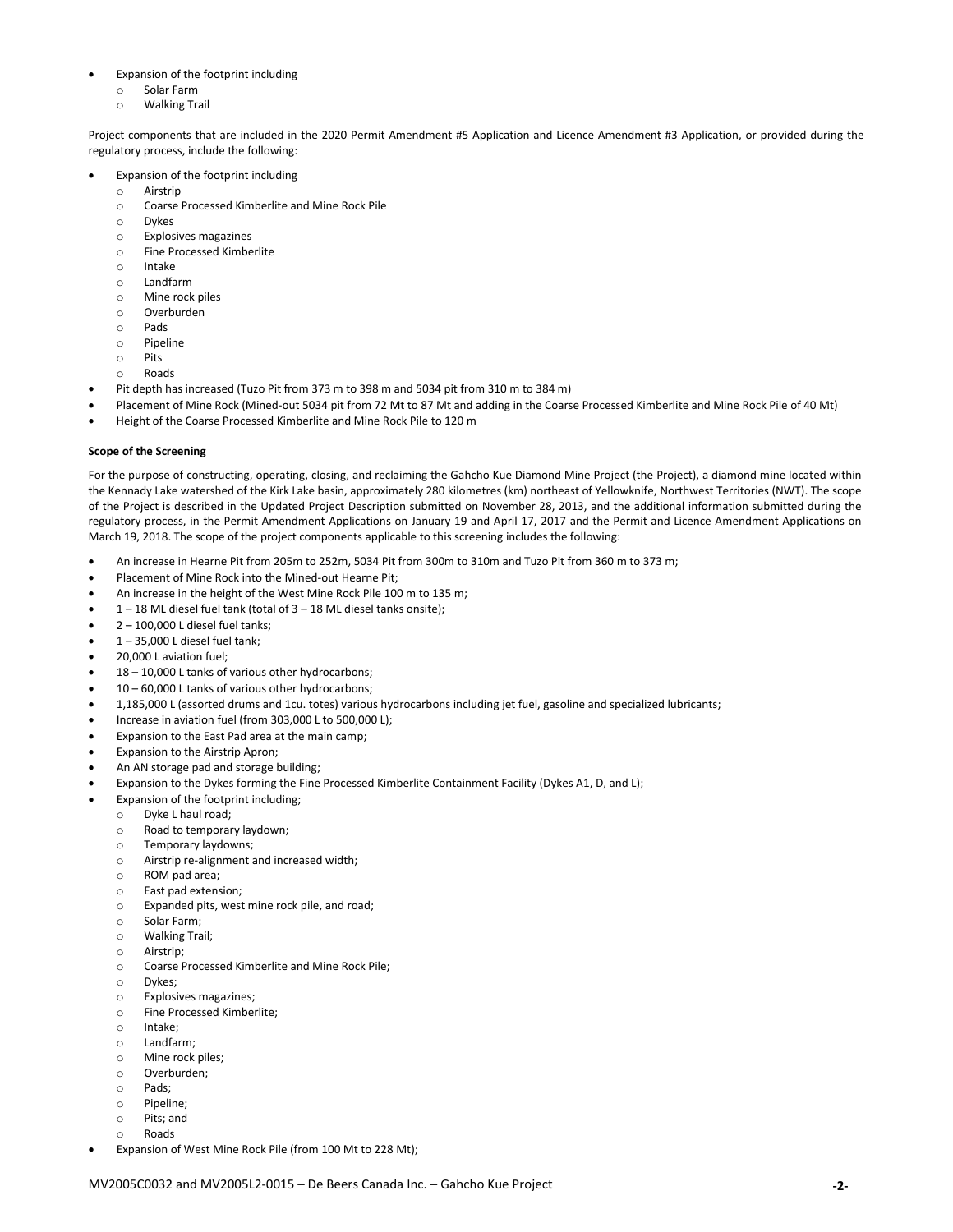- Addition of the A2 North Perimeter Berm;
- Additional equipment (major pieces of additional equipment included in the March 19, 2018 Permit Amendment Application);
- Pit depth has increased (Tuzo Pit from 373 m to 398 m and 5034 pit from 310 m to 384 m);
- Placement of Mine Rock (Mined-out 5034 pit from 72 Mt to 87 Mt and adding in the Coarse Processed Kimberlite and Mine Rock Pile of 40 Mt); and
- Height of the Coarse Processed Kimberlite and Mine Rock Pile to 120 m.

Land Use Eligibility - Section 18 Mackenzie Valley Land Use Regulations

| <b>Mineral Claims</b><br>Prospecting Permit (s)<br>$\boxtimes$ Mineral Leases<br>NT-4199, NT-4200, NT-4201, NT-4341, NT-4736<br>Oil and Gas: EL/SDL/PL                                                                                                                                                                                                                |  |
|-----------------------------------------------------------------------------------------------------------------------------------------------------------------------------------------------------------------------------------------------------------------------------------------------------------------------------------------------------------------------|--|
| <b>Quarry Permit</b><br><b>Timber Permit</b>                                                                                                                                                                                                                                                                                                                          |  |
| $\boxtimes$ Other: Surface Leases<br>75N6-2-2, 75N6-3-2, 75N6-5-2, 75N6-7-2, 75N6-8-2                                                                                                                                                                                                                                                                                 |  |
| Principal Activities (related to scoping)<br>(CHECK ALL THAT APPLY)                                                                                                                                                                                                                                                                                                   |  |
| $\boxtimes$ Construction<br>Exploration<br>Decommissioning<br>$\boxtimes$ Installation<br>Industrial<br>$\times$ Abandonment<br>$\boxtimes$ Maintenance<br>Recreation<br>Aerial<br>$\boxtimes$ Expansion<br>Municipal<br>Harvesting<br>Operation<br>Quarry<br>Camp<br>Repair<br>Linear / Corridor<br>Scientific/<br>Solid Waste<br>Research<br>Sewage<br>Water Intake |  |

**Principal Development Components (***related to scoping***)**



# **NTS topographic map sheet numbers:**

75N

**Latitude / longitude and UTM system:**

63° 25' 12.5" N, 109° 6' 13.7" W and 63° 58' 34.1" N, 110° 15' 15.2" W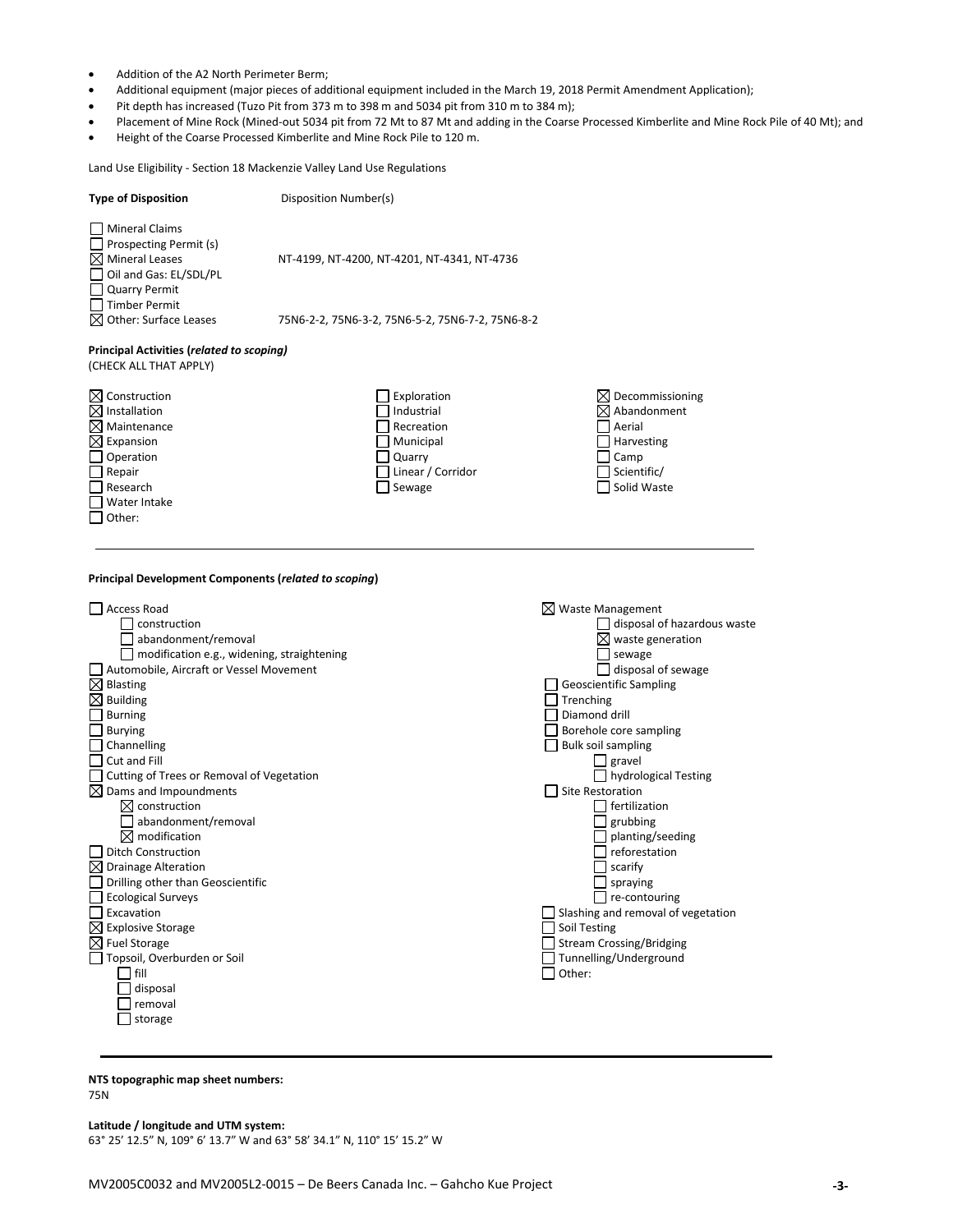#### **Nearest community and water body**:

Lutsel K'e and Kennady Lake

| Land Status (consultation information)          |                                                      |                                                                                                                                                                                                                                                                                                                                                         |                |                                 |
|-------------------------------------------------|------------------------------------------------------|---------------------------------------------------------------------------------------------------------------------------------------------------------------------------------------------------------------------------------------------------------------------------------------------------------------------------------------------------------|----------------|---------------------------------|
| Free Hold/Private                               | $\boxtimes$ Commissioners/Territorial Land           | Federal Crown Land                                                                                                                                                                                                                                                                                                                                      | Municipal Land |                                 |
| <b>Transboundary/Transregional Implications</b> |                                                      |                                                                                                                                                                                                                                                                                                                                                         |                |                                 |
| British Columbia<br>Nunavut<br>Wek'èezhìi       | Alberta<br><b>National Park</b><br>Gwich'in          | Saskatchewan<br>Inuvialuit Settlement Region<br>Sahtu                                                                                                                                                                                                                                                                                                   | Yukon          |                                 |
| Type of transboundary implication:              | Impact / Effect                                      | Development                                                                                                                                                                                                                                                                                                                                             |                |                                 |
| Public concern: _<br>(Describe.)                |                                                      |                                                                                                                                                                                                                                                                                                                                                         |                |                                 |
| <b>Physical - Chemical Effects</b>              |                                                      |                                                                                                                                                                                                                                                                                                                                                         |                |                                 |
| Impact<br><b>Ground Water</b><br>1)             | <b>Mitigation</b>                                    |                                                                                                                                                                                                                                                                                                                                                         |                | <b>Location of</b><br>condition |
| $\boxtimes$ water table alteration              | Development area, and approval by the Board.         | Water table immediately surrounding Tuzo Pit may be altered with the increase in<br>pit depth. The Closure and Reclamation Plan should consider the effects of eventual<br>filling of the increased depth of the pit and will require thorough public review, with<br>meaningful engagement of aboriginal organizations that traditionally use the      |                |                                 |
| $\boxtimes$ water quality changes               | mitigate concerns relating to water quality changes. | The increase in diesel and aviation fuel storage capacity could lead to additional<br>ground water quality changes if any fuel is leaked into water. Appropriate spill kits<br>to be available and response procedures to be carried out as per the Spill<br>Contingency Plan. Conditions relating to fuel handling are included in the Permit to       |                | 26(1)(m)                        |
| $\boxtimes$ infiltration changes                | by the Board.                                        | Infiltration may be altered by the increase in pit depth of Tuzo Pit. The Closure and<br>Reclamation Plan should consider effects of eventual filling of the increased depth<br>of the pit and will require thorough public review, with meaningful engagement of<br>aboriginal organizations that traditionally use the Development area, and approval |                |                                 |
| $\boxtimes$ other:                              |                                                      | Pit depths have increased which may lead to further groundwater being affected.<br>Implementation of the Water Management Plan should mitigate this concern.                                                                                                                                                                                            |                | Part G                          |
| $\bigsqcup N/A$                                 |                                                      |                                                                                                                                                                                                                                                                                                                                                         |                |                                 |
| Impact<br><b>Surface Water</b><br>2)            | Mitigation                                           |                                                                                                                                                                                                                                                                                                                                                         |                | <b>Location of</b><br>condition |
| $\boxtimes$ flow or level changes               | Development area, and approval by the Board.         | The expansion of the West Mine Rock Pile will be contained mainly within the<br>footprint of Kennady Lake. The Closure and Reclamation Plan should consider the<br>effects this has on the watershed and will require thorough public review, with<br>meaningful engagement of aboriginal organizations that traditionally use the                      |                |                                 |
| $\boxtimes$ water quality changes               | mitigate concerns relating to water quality changes. | The increase in diesel and aviation fuel storage capacity could lead to additional<br>surface water quality changes if any fuel is leaked into water. Appropriate spill kits<br>to be available and response procedures to be carried out as per the Spill<br>Contingency Plan. Conditions relating to fuel handling are included in the Permit to      |                | 26(1)(m)                        |
|                                                 |                                                      | The creation of a new AN storage pad could lead to additional surface water quality<br>changes if any AN is spilt and leaks into the water. An engineered sump has been<br>designed to catch subsurface flows of impacted AN water. Sump water will be<br>collected, sampled, and relocated to the water management pond.                               |                |                                 |
|                                                 |                                                      | The increase footprints proposed are within the total area of disturbance<br>considered in the original environmental impact review for the Gahcho Kue Mine.<br>Appropriate spill kits to be available and response procedures to be carried out as                                                                                                     |                |                                 |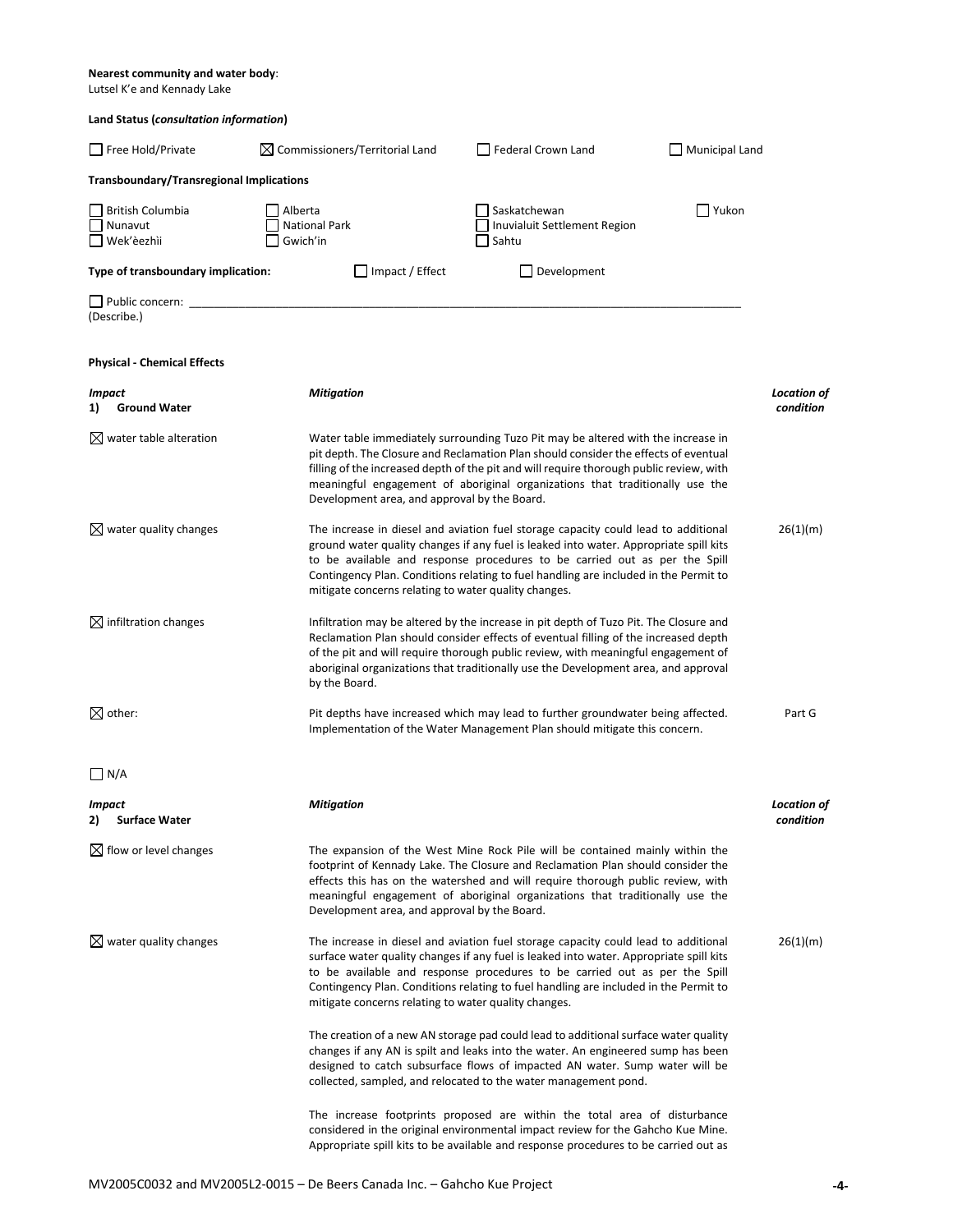|                                      | per the Spill Contingency Plan.                                                                                                                                                                                                                                                                                                                                                                                                                                                                                    |                                 |
|--------------------------------------|--------------------------------------------------------------------------------------------------------------------------------------------------------------------------------------------------------------------------------------------------------------------------------------------------------------------------------------------------------------------------------------------------------------------------------------------------------------------------------------------------------------------|---------------------------------|
|                                      | <b>Effluent quality criteria (EQC)</b> will be established in the Water Licence (Licence) in<br>order to protect the downstream aquatic receiving environment (from both direct<br>and potentially cumulative effects), based on the MVLWB Water and Effluent<br><b>Quality Management Policy.</b>                                                                                                                                                                                                                 |                                 |
|                                      | Water quality monitoring is still required under Licence MV2005L2-0015, under<br>both a surveillance network program (SNP) and an aquatic effects monitoring<br>program (AEMP).                                                                                                                                                                                                                                                                                                                                    |                                 |
|                                      | Seepage: acid generation and metal leaching from the West Mine Rock Pile is<br>unlikely based on geological work performed by Proponent. A Geochemical<br>Characterization and Management Plan, a Final Detailed Construction Plan for the<br>West Mine Rock Pile, and a Processed Kimberlite and Waste Rock Management Plan<br>has been updated and submitted, which was a requirement under Licence<br>MV2005L2-0015, to include the in activities associated with the March 19, 2018<br>Amendment Applications. |                                 |
|                                      | Any water that enters the aquatic receiving environment must meet EQC as per<br>MV2005L2-0015 conditions; such conditions will be applied to the March 19, 2018<br>Amendment Applications as well. Seepage surveys are required under the current<br>Licence MV2005L2-0015, which includes follow-up reporting and analysis, and is to<br>be submitted to the Board.                                                                                                                                               |                                 |
|                                      | Spill Contingency will continue to be implemented.                                                                                                                                                                                                                                                                                                                                                                                                                                                                 |                                 |
| $\boxtimes$ water quantity changes   | A portion of Kennady Lake will be removed with the expansion of the West Mine<br>Rock Pile. De Beers has engaged DFO regarding the mine plan amendment and<br>potential effects on the current authorization and offsetting requirements. A<br>diversion channel is proposed to connect the D watershed, around the West Mine<br>Rock Pile, to Kennady Lake to prevent scour and erosion, and to allow the<br>movement of water as appropriate.                                                                    |                                 |
| $\boxtimes$ drainage pattern changes | Drainage patterns could be affected by the increase in footprint. The Closure and<br>Reclamation Plan should consider the effects of these areas and will require<br>thorough public review, with meaningful engagement of aboriginal organizations<br>that traditionally use the Development area, and approval by the Board.                                                                                                                                                                                     |                                 |
| $\Box$ temperature                   |                                                                                                                                                                                                                                                                                                                                                                                                                                                                                                                    |                                 |
| $\Box$ wetland changes/loss          |                                                                                                                                                                                                                                                                                                                                                                                                                                                                                                                    |                                 |
| $\boxtimes$ other:                   | Pit depths have increased which may lead to further mine water being produced.<br>Implementation of the Water Management Plan should mitigate this concern.<br>Concerns with the placement of mine rock can be mitigated by adhering to the<br>Geochemical Characterization Plan.                                                                                                                                                                                                                                  | Part G<br>Part G                |
| $\Box$ N/A                           |                                                                                                                                                                                                                                                                                                                                                                                                                                                                                                                    |                                 |
| Impact<br>3)<br>Noise                | <b>Mitigation</b>                                                                                                                                                                                                                                                                                                                                                                                                                                                                                                  | <b>Location of</b><br>condition |
| $\Box$ noise in/near water           |                                                                                                                                                                                                                                                                                                                                                                                                                                                                                                                    |                                 |
| $\boxtimes$ noise increase           | The additional equipment required is to be regularly maintained.                                                                                                                                                                                                                                                                                                                                                                                                                                                   |                                 |
| $\Box$ other:                        |                                                                                                                                                                                                                                                                                                                                                                                                                                                                                                                    |                                 |
| $\Box$ N/A                           |                                                                                                                                                                                                                                                                                                                                                                                                                                                                                                                    |                                 |
| <b>Impact</b><br>4)<br>Land          | <b>Mitigation</b>                                                                                                                                                                                                                                                                                                                                                                                                                                                                                                  | <b>Location of</b><br>condition |
| $\Box$ geologic structure changes    |                                                                                                                                                                                                                                                                                                                                                                                                                                                                                                                    |                                 |
| $\boxtimes$ soil contamination       | The increase in diesel and aviation fuel storage capacity could lead to additional soil<br>contamination due to spills. Appropriate spill kits to be available and response<br>procedures to be carried out as per the Spill Contingency Plan. Conditions relating<br>to fuel handling are included in the Permit to mitigate concerns relating to soil<br>contamination.                                                                                                                                          | 26(1)(m)                        |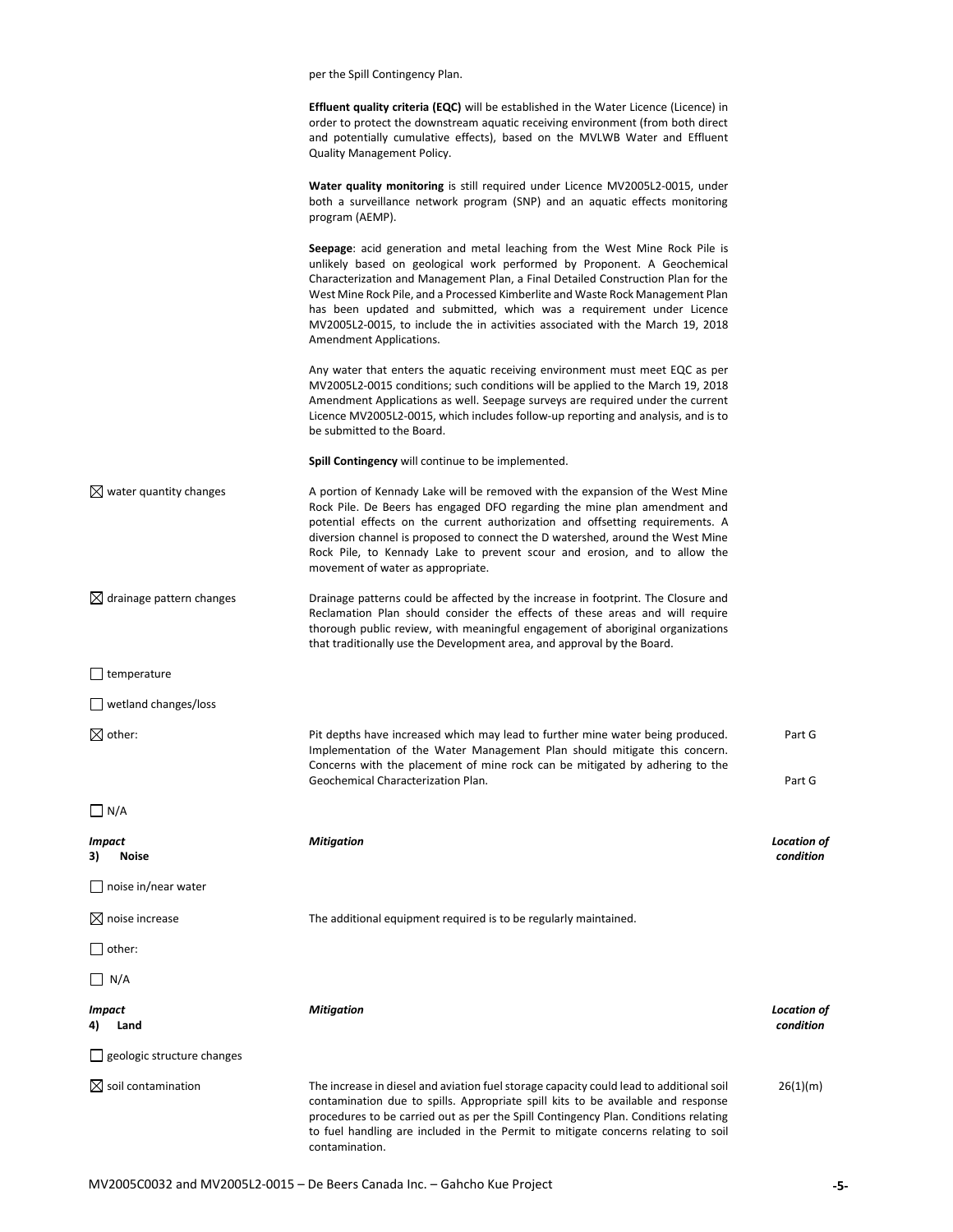|                                                    | The creation of a new AN storage pad could lead to additional soil contamination if<br>any AN is spilt. An engineered sump has been designed to catch subsurface flows of<br>impacted AN water to limit the quantity of soil contamination.                                                                                                              |                                 |
|----------------------------------------------------|----------------------------------------------------------------------------------------------------------------------------------------------------------------------------------------------------------------------------------------------------------------------------------------------------------------------------------------------------------|---------------------------------|
|                                                    | The expansion to the Dykes forming the Fine Processed Kimberlite Containment<br>Facility (Dykes A1, D, and L) could lead to additional soil contamination if<br>appropriate construction materials are not used. Construction material will be non-<br>acid generating mine rock.                                                                        |                                 |
|                                                    | The additional equipment required will utilize existing roads and where new<br>footprints are utilized, appropriate spill kits are to be available and response<br>procedures are to be carried out as per the Spill Contingency Plan.                                                                                                                   |                                 |
| $\Box$ buffer zone loss                            |                                                                                                                                                                                                                                                                                                                                                          |                                 |
| $\boxtimes$ soil compaction and settling           | Soil compaction will occur as a result of this activity and use of heavy equipment.<br>The Permittee shall only use lands included in the Permit.                                                                                                                                                                                                        | $26(1)(a)$ and $(n)$            |
|                                                    | The additional equipment required will utilize existing roads and the new footprints<br>proposed are within the total area of disturbance considered in the original<br>environmental impact review for the Gahcho Kue Mine.                                                                                                                             |                                 |
|                                                    | Soil compaction could be affected by the increase in footprint. The Closure and<br>Reclamation Plan should consider the effects of these areas and will require<br>thorough public review, with meaningful engagement of aboriginal organizations<br>that traditionally use the Development area, and approval by the Board.                             |                                 |
| $\Box$ destabilization/erosion                     |                                                                                                                                                                                                                                                                                                                                                          |                                 |
| $\Box$ permafrost regime alteration                |                                                                                                                                                                                                                                                                                                                                                          |                                 |
| $\boxtimes$ explosives/scarring                    | Tuzo Pit will be filled with water following completion of mining, which should<br>cover scarring from the use of explosives in the excavation of the open pit.                                                                                                                                                                                          |                                 |
| $\bigsqcup$ other:                                 |                                                                                                                                                                                                                                                                                                                                                          |                                 |
| $\Box$ N/A                                         |                                                                                                                                                                                                                                                                                                                                                          |                                 |
| Impact<br>Non-renewable natural<br>5)<br>resources | <b>Mitigation</b>                                                                                                                                                                                                                                                                                                                                        | <b>Location of</b><br>condition |
| $\Box$ resource depletion                          |                                                                                                                                                                                                                                                                                                                                                          |                                 |
| $\Box$ other:                                      |                                                                                                                                                                                                                                                                                                                                                          |                                 |
| $\boxtimes$ N/A                                    |                                                                                                                                                                                                                                                                                                                                                          |                                 |
| <b>Impact</b><br>Air/climate/atmosphere<br>6)      | <b>Mitigation</b>                                                                                                                                                                                                                                                                                                                                        | <b>Location of</b><br>condition |
| $\boxtimes$ other:                                 | Dust suppression measures will be applied to haul roads, consistent with current<br>practices and MV2005L2-0015 Licence requirements. The implementation of the Air<br>Quality and Emissions Monitoring and Management Plan should continue to be<br>implemented at the Gahcho Kue Mine to address the increased footprints and<br>additional equipment. |                                 |
| $\Box$ N/A                                         |                                                                                                                                                                                                                                                                                                                                                          |                                 |
| <b>BIOLOGICAL ENVIRONMENT</b>                      |                                                                                                                                                                                                                                                                                                                                                          |                                 |
| Impact<br>Vegetation<br>1)                         | <b>Mitigation</b>                                                                                                                                                                                                                                                                                                                                        | <b>Location of</b><br>condition |
| $\Box$ species composition                         |                                                                                                                                                                                                                                                                                                                                                          |                                 |
| $\Box$ species introduction                        |                                                                                                                                                                                                                                                                                                                                                          |                                 |
| $\boxtimes$ toxin/heavy accumulation               | The creation of a new AN storage pad could lead to additional soil contamination if<br>any AN is spilt. An engineered sump has been designed to catch subsurface flows of<br>impacted AN water to limit the quantity of soil contamination.                                                                                                              |                                 |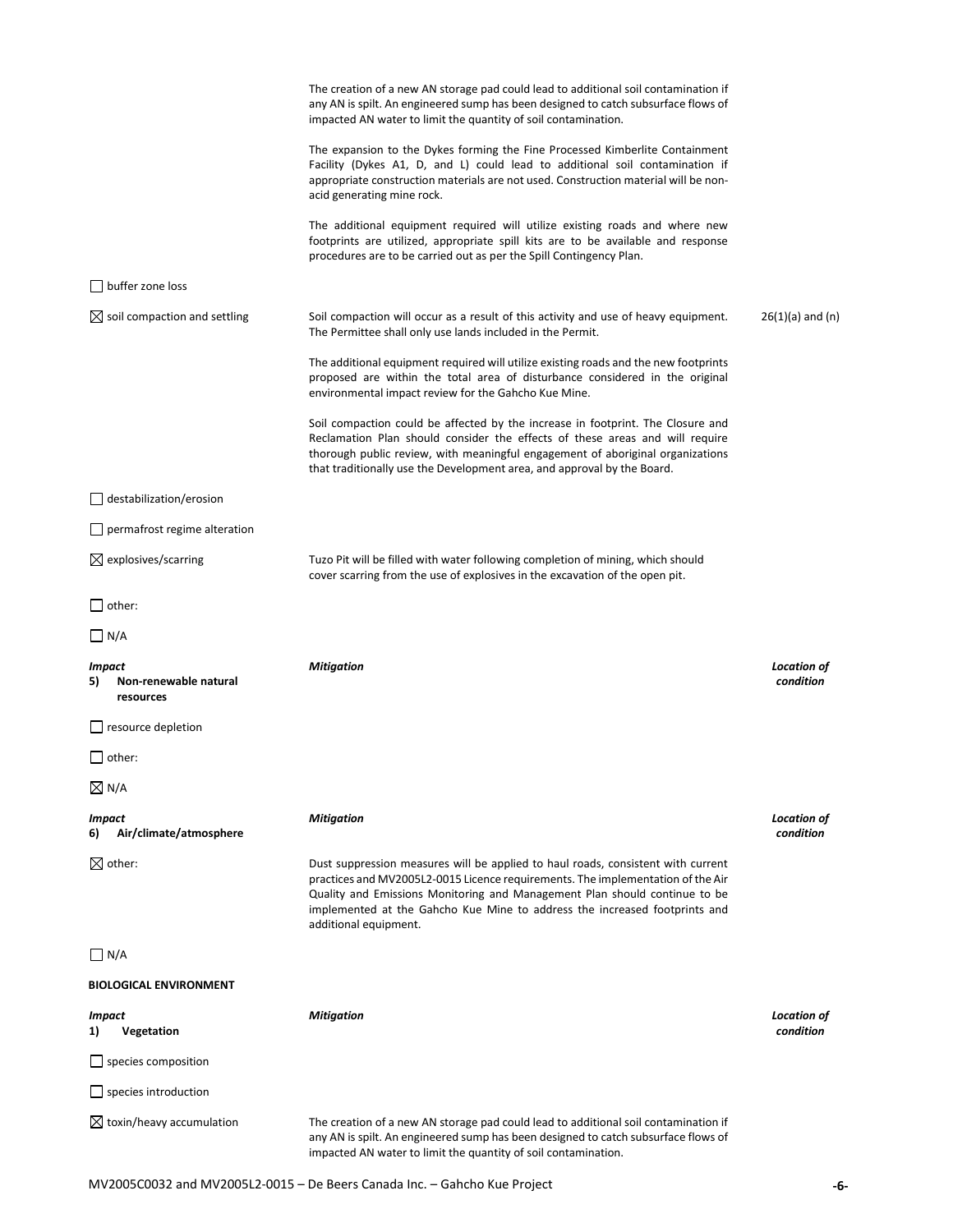$\Box$  other:

|--|--|

| Impact<br><b>Wildlife and Fish</b><br>2)                         | <b>Mitigation</b>                                                                                                                                                                                                                                                                                                                                                                                                                                                                                                                                                                                                                                                                                                                                                                                                                                                                                                                                                                                                                                                                                                                                                                                                                                            | Location of<br>condition        |
|------------------------------------------------------------------|--------------------------------------------------------------------------------------------------------------------------------------------------------------------------------------------------------------------------------------------------------------------------------------------------------------------------------------------------------------------------------------------------------------------------------------------------------------------------------------------------------------------------------------------------------------------------------------------------------------------------------------------------------------------------------------------------------------------------------------------------------------------------------------------------------------------------------------------------------------------------------------------------------------------------------------------------------------------------------------------------------------------------------------------------------------------------------------------------------------------------------------------------------------------------------------------------------------------------------------------------------------|---------------------------------|
| $\boxtimes$ effects on rare, threatened or<br>endangered species | The Closure and Reclamation Plan should consider the effects of the increase to the<br>West Mine Rock Pile and will require thorough public review, with meaningful<br>engagement of aboriginal organizations that traditionally use the Development<br>area, and approval by the Board.                                                                                                                                                                                                                                                                                                                                                                                                                                                                                                                                                                                                                                                                                                                                                                                                                                                                                                                                                                     |                                 |
| $\Box$ fish population changes                                   |                                                                                                                                                                                                                                                                                                                                                                                                                                                                                                                                                                                                                                                                                                                                                                                                                                                                                                                                                                                                                                                                                                                                                                                                                                                              |                                 |
| $\lfloor$ waterfowl population changes                           |                                                                                                                                                                                                                                                                                                                                                                                                                                                                                                                                                                                                                                                                                                                                                                                                                                                                                                                                                                                                                                                                                                                                                                                                                                                              |                                 |
| $\Box$ breeding disturbance                                      |                                                                                                                                                                                                                                                                                                                                                                                                                                                                                                                                                                                                                                                                                                                                                                                                                                                                                                                                                                                                                                                                                                                                                                                                                                                              |                                 |
| $\Box$ population reduction                                      |                                                                                                                                                                                                                                                                                                                                                                                                                                                                                                                                                                                                                                                                                                                                                                                                                                                                                                                                                                                                                                                                                                                                                                                                                                                              |                                 |
| $\lfloor$ species diversity change                               |                                                                                                                                                                                                                                                                                                                                                                                                                                                                                                                                                                                                                                                                                                                                                                                                                                                                                                                                                                                                                                                                                                                                                                                                                                                              |                                 |
| $\Box$ health changes                                            |                                                                                                                                                                                                                                                                                                                                                                                                                                                                                                                                                                                                                                                                                                                                                                                                                                                                                                                                                                                                                                                                                                                                                                                                                                                              |                                 |
| $\boxtimes$ behavioural changes                                  | An increase in the height of the mine rock pile may affect the behaviour of wildlife<br>in the area. Conditions relating to the protection of wildlife habitat should mitigate<br>this concern.                                                                                                                                                                                                                                                                                                                                                                                                                                                                                                                                                                                                                                                                                                                                                                                                                                                                                                                                                                                                                                                              | 26(1)(h)                        |
|                                                                  | Additional area of disturbance proposed is within the total area of disturbance<br>considered in the original environmental impact review for the Gahcho Kue Mine.                                                                                                                                                                                                                                                                                                                                                                                                                                                                                                                                                                                                                                                                                                                                                                                                                                                                                                                                                                                                                                                                                           |                                 |
| $\boxtimes$ habitat changes / effects                            | Wildlife:<br>• Mitigation during closure includes the construction of ramps, on the West Mine<br>Rock Pile, to allow safe access and egress by wildlife.<br>• Additional area of disturbance proposed is within the total area of disturbance<br>considered in the original environmental impact review for the Gahcho Kue Mine.<br>• The MVLWB Standard Land Use Permit Conditions Template includes a "Habitat"<br>Damage" condition, which states: "The Permittee shall take all reasonable measures<br>to prevent damage to wildlife and fish Habitat during this land-use operation."<br>• The implementation of the Wildlife and Wildlife Habitat Protection Plan (which<br>contains mitigation, monitoring, and adaptive management of wildlife), as required<br>by Permit MV2005C0032, will continue to be implemented at the Gahcho Kue Mine<br>and should address the impacts associated with the increased footprint and height<br>of the West Mine Rock Pile.<br>• The implementation of the Wildlife Effects Monitoring Program should continue<br>to be implemented at the Gahcho Kue Mine.<br>Fish:<br>• Water quality protection measures will be implemented to protect fish and<br>aquatic life (see Surface Water Quality section above). |                                 |
| $\boxtimes$ game species effects                                 | Wildlife protection measures will be implemented (see Habitat Changes/Effects<br>section above).                                                                                                                                                                                                                                                                                                                                                                                                                                                                                                                                                                                                                                                                                                                                                                                                                                                                                                                                                                                                                                                                                                                                                             |                                 |
| $\Box$ toxins/ heavy metals                                      |                                                                                                                                                                                                                                                                                                                                                                                                                                                                                                                                                                                                                                                                                                                                                                                                                                                                                                                                                                                                                                                                                                                                                                                                                                                              |                                 |
| $\Box$ forestry changes                                          |                                                                                                                                                                                                                                                                                                                                                                                                                                                                                                                                                                                                                                                                                                                                                                                                                                                                                                                                                                                                                                                                                                                                                                                                                                                              |                                 |
| $\Box$ agricultural changes                                      |                                                                                                                                                                                                                                                                                                                                                                                                                                                                                                                                                                                                                                                                                                                                                                                                                                                                                                                                                                                                                                                                                                                                                                                                                                                              |                                 |
| $\Box$ other:                                                    |                                                                                                                                                                                                                                                                                                                                                                                                                                                                                                                                                                                                                                                                                                                                                                                                                                                                                                                                                                                                                                                                                                                                                                                                                                                              |                                 |
| $\bigsqcup$ N/A                                                  |                                                                                                                                                                                                                                                                                                                                                                                                                                                                                                                                                                                                                                                                                                                                                                                                                                                                                                                                                                                                                                                                                                                                                                                                                                                              |                                 |
| <b>Interacting Environment</b>                                   |                                                                                                                                                                                                                                                                                                                                                                                                                                                                                                                                                                                                                                                                                                                                                                                                                                                                                                                                                                                                                                                                                                                                                                                                                                                              |                                 |
| <b>Impact</b><br><b>Habitat and Communities</b><br>1)            | <b>Mitigation</b>                                                                                                                                                                                                                                                                                                                                                                                                                                                                                                                                                                                                                                                                                                                                                                                                                                                                                                                                                                                                                                                                                                                                                                                                                                            | <b>Location of</b><br>condition |
| $\Box$ predator-prey                                             |                                                                                                                                                                                                                                                                                                                                                                                                                                                                                                                                                                                                                                                                                                                                                                                                                                                                                                                                                                                                                                                                                                                                                                                                                                                              |                                 |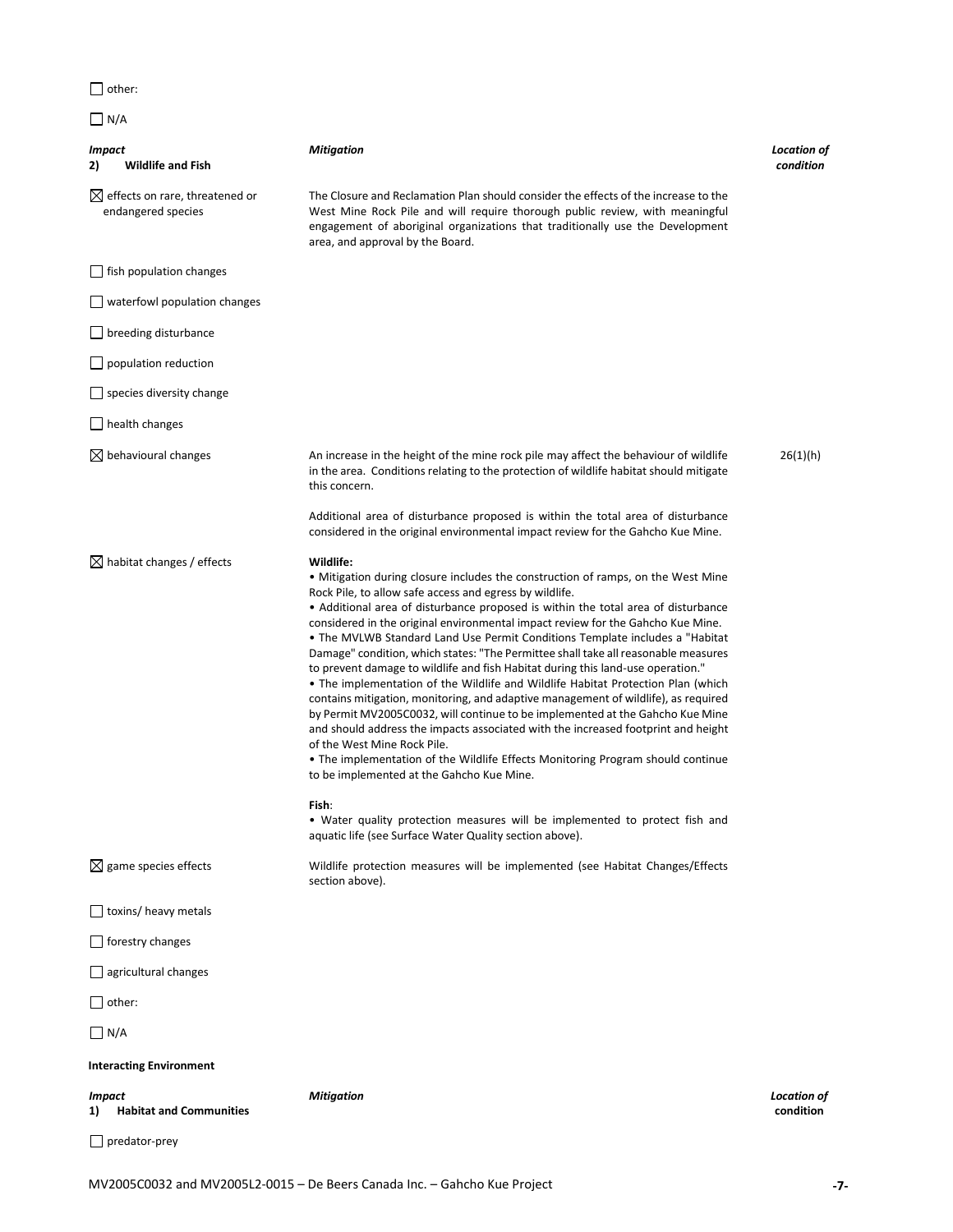$\boxtimes$  wildlife habitat/ecosystem composition changes Additional area of disturbance proposed is within the total area of disturbance considered in the original environmental impact review for the Gahcho Kue Mine. reduction/removal of keystone or endangered species □ removal of wildlife corridor or buffer zone  $\Box$  other:  $\Box$  N/A *Impact* **2) Social and Economic** *Mitigation Location of condition* planning/zoning changes or conflicts  $\Box$  increase in urban facilities or services use  $\Box$  rental house airport operations/capacity changes □ human health hazard impair the recreational use of water or aesthetic quality  $\boxtimes$  affect water use for other purposes Pit depths have increased which may increase the time it takes to re-fill Kennady Lake or to meet the objectives for restoring Kennady Lake to its original condition. Implementation of the Closure and Reclamation Plan should mitigate concerns. **EQC** will be established in the Licence in order to protect the downstream aquatic receiving environment (from both direct and potentially cumulative effects), based on the MVLWB Water and Effluent Quality Management Policy. Part J  $\Box$  affect other land use operations  $\Box$  quality of life changes public concern  $\Box$  other:  $\Box$  N/A *Impact* **3) Cultural and Heritage** *Mitigation Location of condition*  $\Box$  effects to historic property □ increased economic pressure on historic properties  $\Box$  change to or loss of historic resources  $\Box$  change to or loss of archaeological resources  $\boxtimes$  increased pressure on archaeological sites • Archaeological surveys have been completed at the mine and all proximate sites have been mitigated. • The design of West Mine Rock Pile will limit the area that is disturbed, as appropriate. • Management practices for the avoidance or preservation of archaeological and/or heritage materials discovered during mine activities are in place at the mine.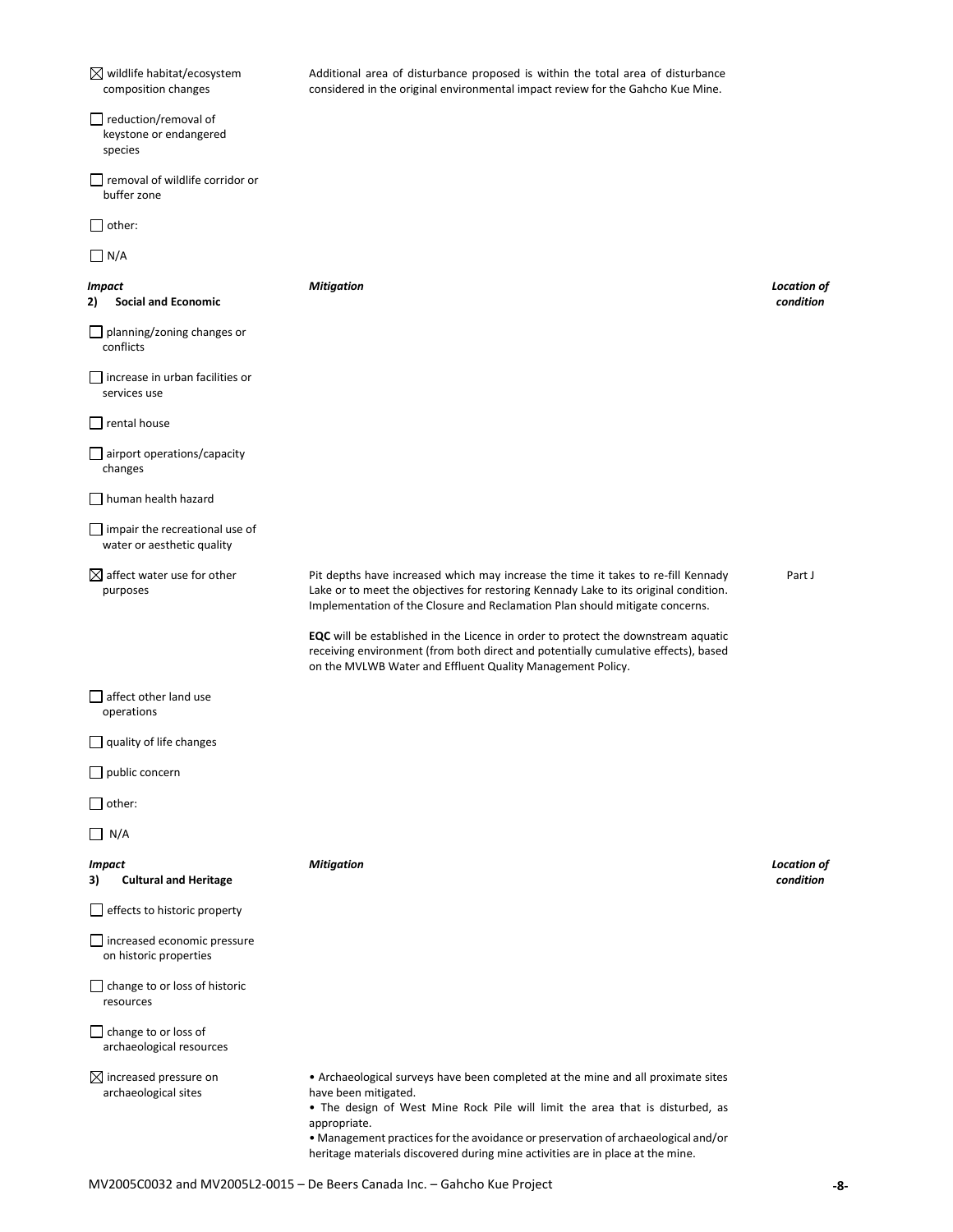**change to or loss of** aesthetically important sites

 $\Box$  effects to aboriginal lifestyle

 $\Box$  other:

 $\Box$  N/A

- Pursuant to Schedule 4.1 of the **Northwest Territory Métis Nation** (NWTMN) Interim Measures Agreement, the MVLWB determined that written notice was given to the NWTMN and that a reasonable period of time was allowed for NWTMN to make representations with respect to the application.
- Pursuant to subsection 1.6, paragraphs (*a*) and (*b*) of the **Akaitcho Territory Dene First Nations**(ATDFN) Interim Measures Agreement, the MVLWB determined that written notice was given to the ATDFN and that a reasonable period of time was allowed for ATDFN to make representations with respect to the Application.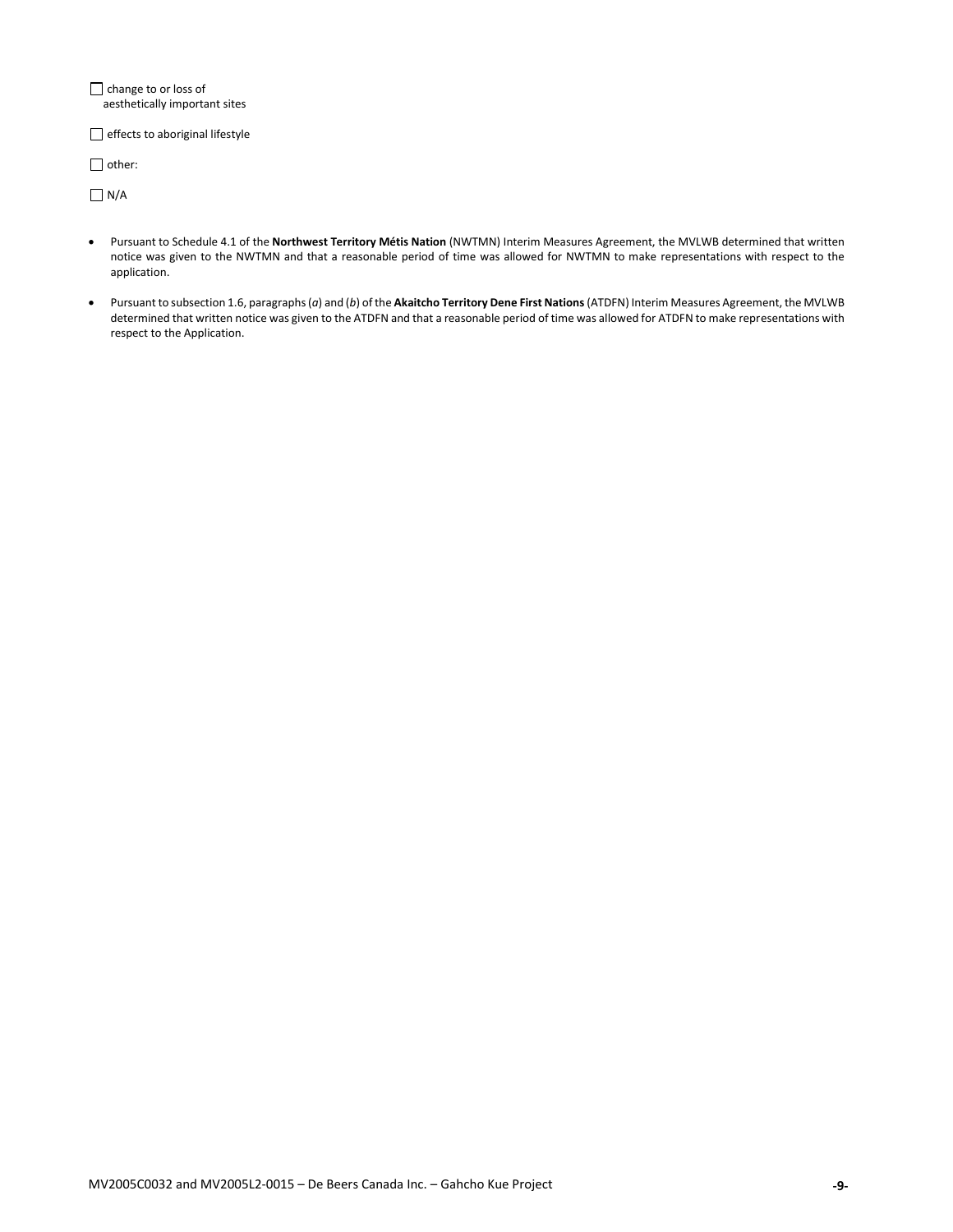# **Preliminary Screener / Referring Body Information**

| Sent To                                                |
|--------------------------------------------------------|
| Akaitcho IMA Implementation                            |
| CanNor NWT Region                                      |
| Chamber of Mines NWT & Nunavut                         |
| Dene Nation                                            |
| Deninu K'ue First Nation                               |
| <b>Environment and Climate Change Canada</b>           |
| <b>Fisheries and Oceans Canada</b>                     |
| <b>Fort Resolution Metis Council</b>                   |
| <b>Fort Smith Metis Council</b>                        |
| <b>GNWT - Education Culture and Employment</b>         |
| <b>GNWT - Environment and Natural Resources</b>        |
| <b>GNWT - Health</b>                                   |
| <b>GNWT</b> - Department of Infrastructure             |
| GNWT - Industry, Tourism, and Investment               |
| <b>GNWT - Lands</b>                                    |
| <b>GNWT - MACA</b>                                     |
| <b>GNWT - OROGO</b>                                    |
| Gov of Canada                                          |
| Hamlet of Fort Resolution                              |
| <b>Hav River Metis Council</b>                         |
| <b>INAC - Contaminants and Remediation Directorate</b> |
| Katlodeeche First Nation                               |
| Lutsel K'e Dene First Nation                           |
| Mackenzie Valley Environmental Impact Review           |
| Board                                                  |
| Ni Hadi Xa                                             |
| North Slave Metis Alliance                             |
| Northwest Territory Metis Nation                       |
| <b>Salt River First Nations</b>                        |
| Tlicho Government                                      |
| Tlicho Lands Protection Department                     |
| Town of Fort Smith                                     |
| <b>West Point First Nation</b>                         |
| <b>Workers' Safety and Compensation Commission</b>     |
| <b>Yellowknives Dene First Nation</b>                  |